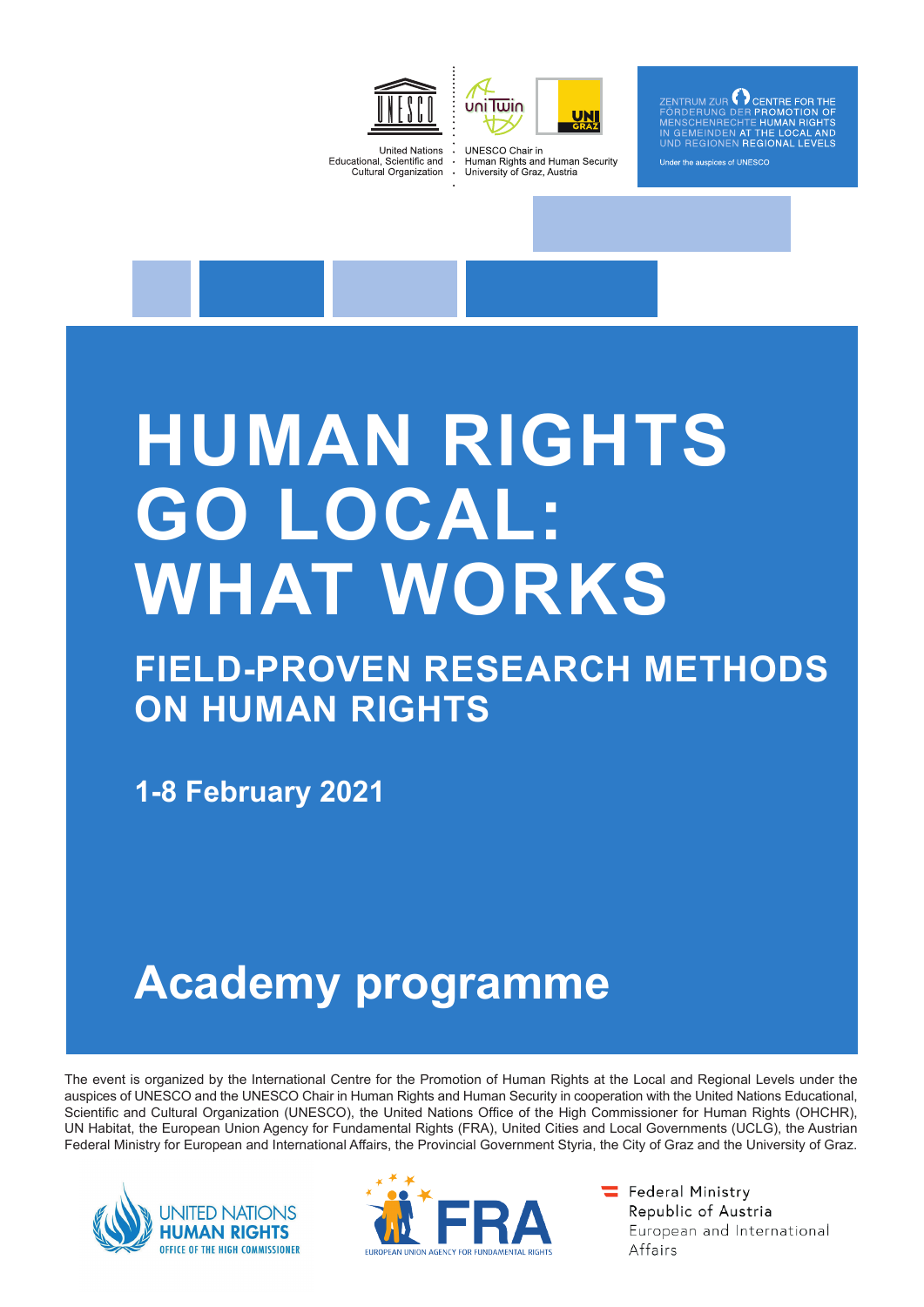

 $\begin{tabular}{l} \bf ZENTRUM ZUR \end{tabular} \begin{tabular}{l} \bf \color{green}{C} \bf \color{green}{C} \bf \color{green}{C} \bf \color{green}{C} \bf \color{green}{C} \bf \color{green}{E} \bf \color{green}{P} \bf \color{green}{G} \bf \color{green}{F} \bf \color{green}{D} \bf \color{green}{F} \bf \color{green}{D} \bf \color{green}{F} \bf \color{green}{D} \bf \color{green}{B} \bf \color{green}{F} \bf \color{green}{D} \bf \color{green}{B} \bf \color{green}{D} \bf \color{green}{F} \bf \color{green}{D} \$ 

#### Under the auspices of UNESCO

# **Human Rights Go Local: What Works**

## **Academy on Human Rights at the Local and Regional Levels 2021 on**

# **"Field-proven research methods on human rights"**

1 - 9 February 2021

# **Programme**

(version: 26 January 2021) All times are listed in Central European Time (CET)

| 1 February 2021 | <b>YOUNG RESEARCHERS' DAY</b>                                                                                                                                                       |
|-----------------|-------------------------------------------------------------------------------------------------------------------------------------------------------------------------------------|
| 12:00-13:30     | <b>Young Researchers' Session 1</b><br>Moderator   Gerd Oberleitner (UNESCO Chair in Human Rights and Human<br>Security at the University of Graz University of Graz, UNESCO Chair) |
|                 | Opening and welcome (5 min)<br>٠<br>Presentations of research projects (à 20 min) followed by joint<br>٠<br>discussion (30 min)                                                     |
|                 | Commentator   Bahram Ghazi, (Office of the High Commissioner for Human<br>Rights, OHCHR)                                                                                            |
| 13:30-14:00     | <b>Break</b>                                                                                                                                                                        |
| 14:00-15:30     | <b>Young Researchers' Session 2</b><br>Moderator   Gerd Oberleitner (UNESCO Chair)                                                                                                  |
|                 | Presentations of research projects (à 20 min) followed by joint<br>٠<br>discussion (30 min)<br>Round-up and closing of session (5 min)<br>п                                         |

Commentator | Rio Hada (OHCHR)

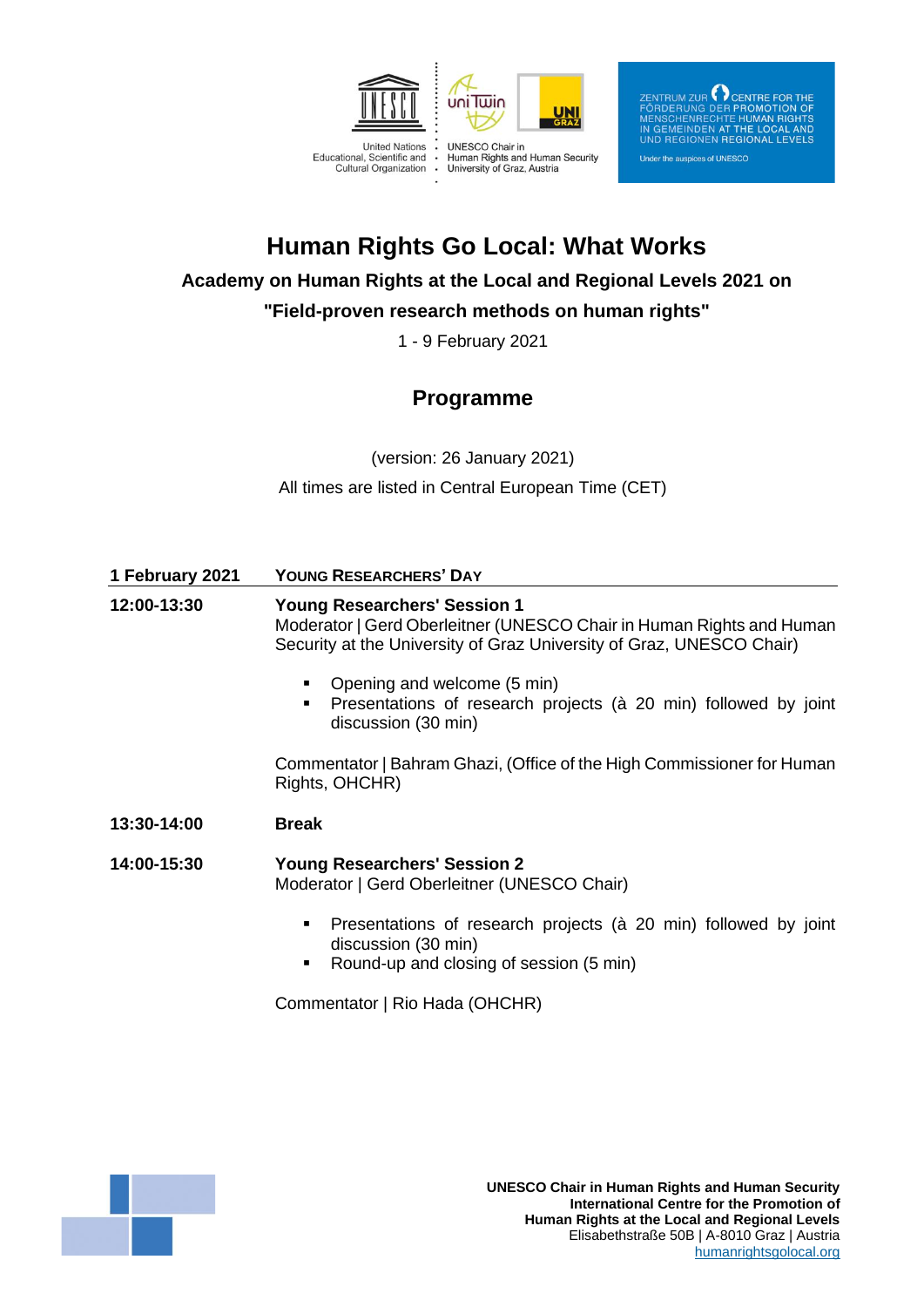| 2 February 2021 | <b>HUMAN RIGHTS DATA AT THE LOCAL LEVEL</b>                                                                                                                                                                                                                                                                                           |
|-----------------|---------------------------------------------------------------------------------------------------------------------------------------------------------------------------------------------------------------------------------------------------------------------------------------------------------------------------------------|
| 11:45-12:00     | Introduction and organisational matters                                                                                                                                                                                                                                                                                               |
| 12:00-13:00     | <b>Plenary Session A</b><br>Moderators   Gerd Oberleitner (UNESCO Chair) and Klaus Starl<br>(International Centre for the Promotion of Human Rights at the Local and<br><b>Regional Levels)</b>                                                                                                                                       |
|                 | <b>Klaus Starl (International Centre) and Gerd Oberleitner (UNESCO</b><br>$\blacksquare$<br>Chair): Opening and welcome (5 min)                                                                                                                                                                                                       |
|                 | Grace Sanico Steffan (OHCHR): The human rights indicators<br>٠<br>framework and a human rights-based approach to data (10 min)                                                                                                                                                                                                        |
|                 | Pietro de Perini (University of Padova, Human Rights Centre):<br>٠<br>Anti-discrimination and inclusion policies in Europe: Some<br>reflections on the benefits of researching the local dimensions of<br>human rights action from a multi-level and multi-stakeholder<br>perspective (10 min)                                        |
|                 | <b>Drishti Karkar (City of Ghent, Department of International Relations</b><br>٠<br>and Networks Service): Human Rights Through Local Authorities -<br>Framework and Council (10 min)                                                                                                                                                 |
|                 | Plenary discussion (25 min)<br>٠                                                                                                                                                                                                                                                                                                      |
| 13:00-13:30     | <b>Break</b>                                                                                                                                                                                                                                                                                                                          |
| 13:30-15:00     | <b>Parallel Workshop Session</b>                                                                                                                                                                                                                                                                                                      |
|                 | Workshop 1: Access to existing data<br>٠<br>Facilitators   Isabella Meier and Livia Perschy (both International<br>Centre)<br>Participants of co-organisers   Grace Sanico Steffan (OHCHR)                                                                                                                                            |
|                 | Workshop 2: Marginalised groups and data collection<br>$\blacksquare$<br>Facilitators   Marc Cebreros (OHCHR) and Lisa Heschl (UNESCO<br>Chair)<br>Participants of co-organisers   Milan Markovic (OHCHR, Head of<br>Human Rights Team Serbia), Andrey Ivanov (European Union<br>Agency for Fundamental Rights, FRA, Project manager) |
| 15:00-15:15     | <b>Break</b>                                                                                                                                                                                                                                                                                                                          |
| 15:15-16:00     | <b>Plenary Session B</b><br>Moderator   Elisabeth Abiri (Emerga Institute)                                                                                                                                                                                                                                                            |
|                 | Presentation of workshop results by workshop facilitators (max. 10)<br>$\blacksquare$<br>min per workshop)                                                                                                                                                                                                                            |
|                 |                                                                                                                                                                                                                                                                                                                                       |

▪ Plenary discussion of main findings, closing of session (15 min)

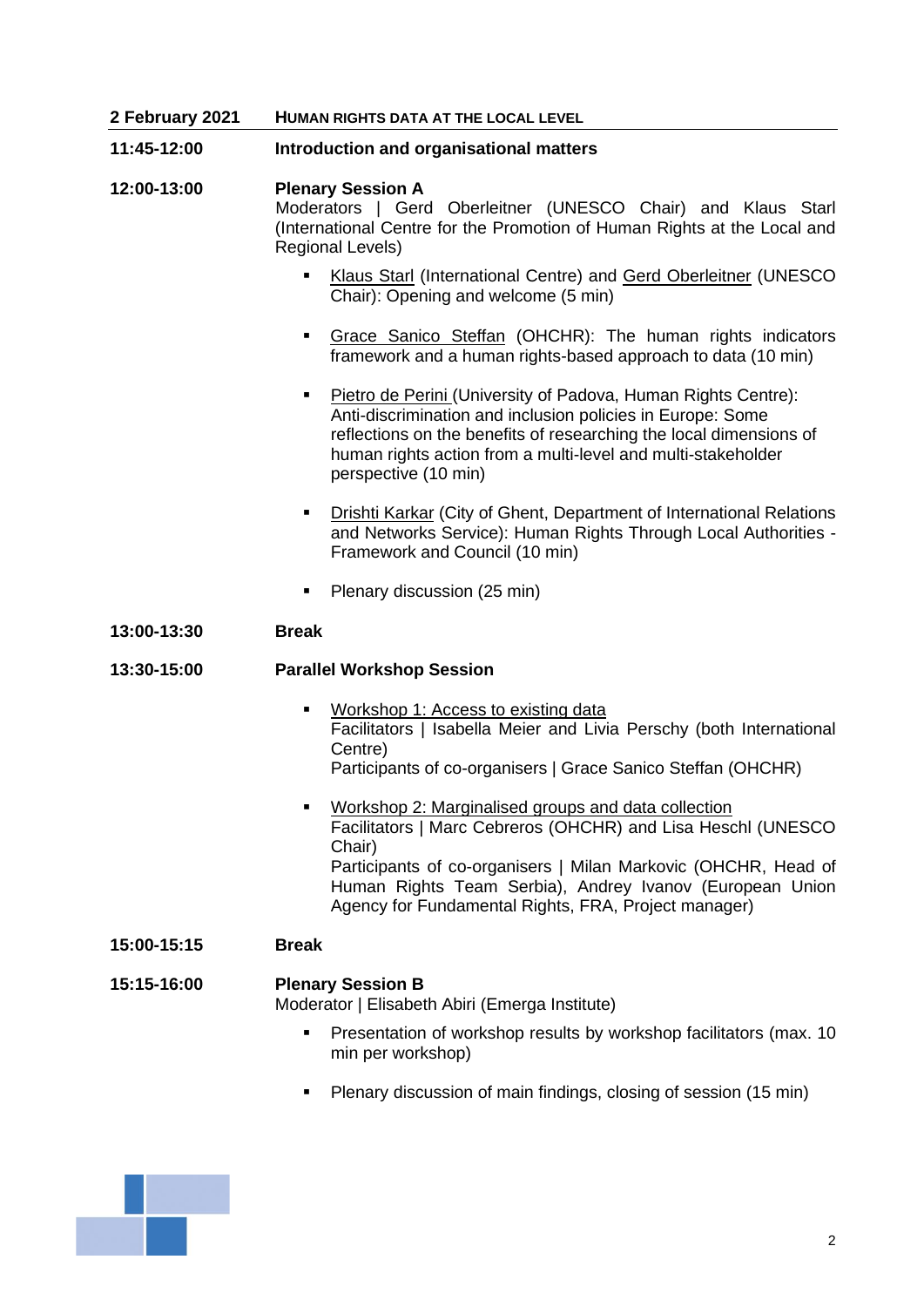| 3 February 2021 | THE FUTURE OF INDICATORS                                                                                                                                                                                                                                                                                                |
|-----------------|-------------------------------------------------------------------------------------------------------------------------------------------------------------------------------------------------------------------------------------------------------------------------------------------------------------------------|
| 12:00-13:00     | <b>Plenary Session C</b><br>Moderators   Gerd Oberleitner (UNESCO Chair) and Klaus Starl<br>(International Centre)                                                                                                                                                                                                      |
|                 | Elisabeth Abiri (Emerga Institute): Taking on the challenge - Human<br>п<br>Rights Indicators (10 min)                                                                                                                                                                                                                  |
|                 | Andrey Ivanov (FRA Project manager) Indicators for Roma inclusion<br>٠<br>$(10 \text{ min})$                                                                                                                                                                                                                            |
|                 | Paul Gready (University of York, Centre for Applied Human Rights):<br>٠<br>York as a Human Rights City (10 min)                                                                                                                                                                                                         |
|                 | Plenary discussion (25 min)<br>٠                                                                                                                                                                                                                                                                                        |
| 13:00-13:30     | <b>Break</b>                                                                                                                                                                                                                                                                                                            |
| 13:30-15:00     | <b>Parallel Workshop Sessions</b>                                                                                                                                                                                                                                                                                       |
|                 | Workshop 3: Human Rights Indicators and SDG indicators<br>٠<br>Facilitators   Bernadette Knauder and Markus Möstl (both<br>International Centre)<br>Participants of co-organisers   Grace Sanico Steffan (OHCHR)                                                                                                        |
|                 | Workshop 4: Assessment of cities' performance<br>$\blacksquare$<br>Facilitators   Jonas Grimheden (FRA, Programme Manager) and<br>Klaus Starl (International Centre)<br>Participants of co-organisers   Marc Cebreros (OHCHR), Geraldine<br>Guille (FRA), 4-6 further FRA experts<br>Elisabeth Abiri (EMERGA Institute) |
| 15:00-15:15     | <b>Break</b>                                                                                                                                                                                                                                                                                                            |
| 15:15-16:00     | <b>Plenary Session D</b><br>Moderator   Gerd Oberleitner (UNESCO Chair)                                                                                                                                                                                                                                                 |

- **•** Presentation of workshop results by workshop facilitators (max. 10 min per workshop)
- Plenary discussion of main findings, closing of session (15 min)

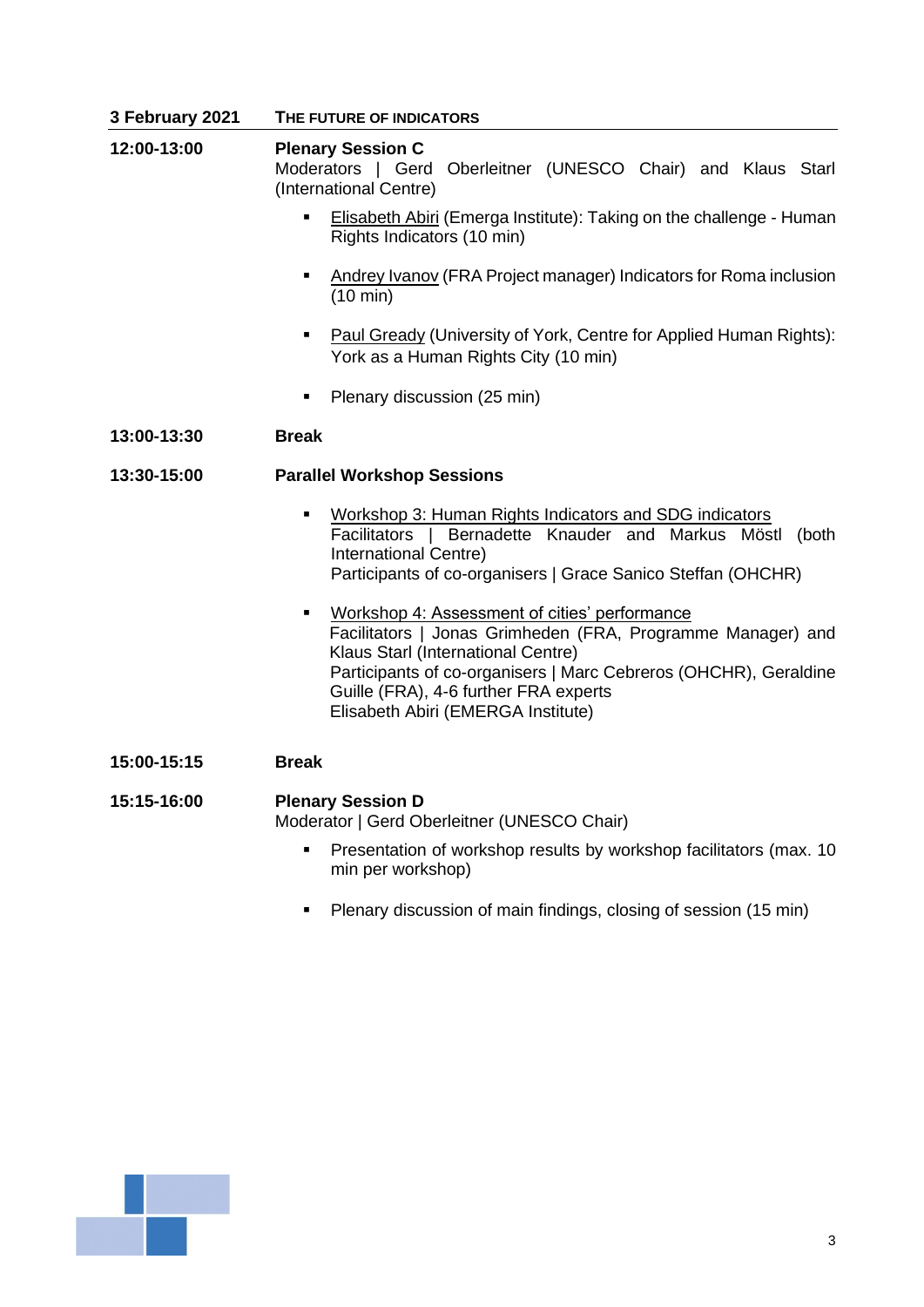#### **4 February 2021 QUALITATIVE METHODS OF HUMAN RIGHTS RESEARCH: WHAT WORKS**

- **12:00-13:00 Plenary Session E**  Moderators | Gerd Oberleitner (UNESCO Chair) and Klaus Starl (International Centre)
	- Patricia Tappata Valdez (former Director of the International Center for the Promotion of Human Rights, CIPDH-UNESCO): The CIPDH-UNESCO's work with cities (10 min)
	- **Example 15 Isabella Meier (International Centre): Research on human rights at** the local and regional levels: methods, practices, approaches (10 min)
	- **·** Danijel Cubelic (City of Heidelberg, Head of Office and Antidiscrimination Officer): The use of human rights data for evidence-based policy making (10 min)
	- Plenary discussion (25 min)

## **13:00-13:30 Break**

## **13:30-15:00 Parallel Workshop Session**

- Workshop 5: Equality data Facilitators | Isabella Meier and Livia Perschy (both International Centre) Participants of co-organisers | Grace Sanico Steffan (OHCHR), Grigorios Tsioukas (FRA)
- Workshop 6: Human rights monitoring Facilitators | Bernadette Knauder and Markus Möstl (both International Centre) Participants of co-organisers | Geraldine Guille (FRA)
- Workshop 7: Analysis of policies Facilitators | Gregor Fischer (UNESCO Chair) and Klaus Starl (International Centre) Participants of co-organisers | Marc Cebreros (OHCHR)

#### **15:00-15:15 Break**

#### **15:15-16:00 Plenary Session F** Moderator | Gerd Oberleitner (UNESCO Chair)

- **•** Presentation of workshop results by workshop facilitators (max. 10 min per workshop)
- Plenary discussion of main findings, closing of session (15 min)